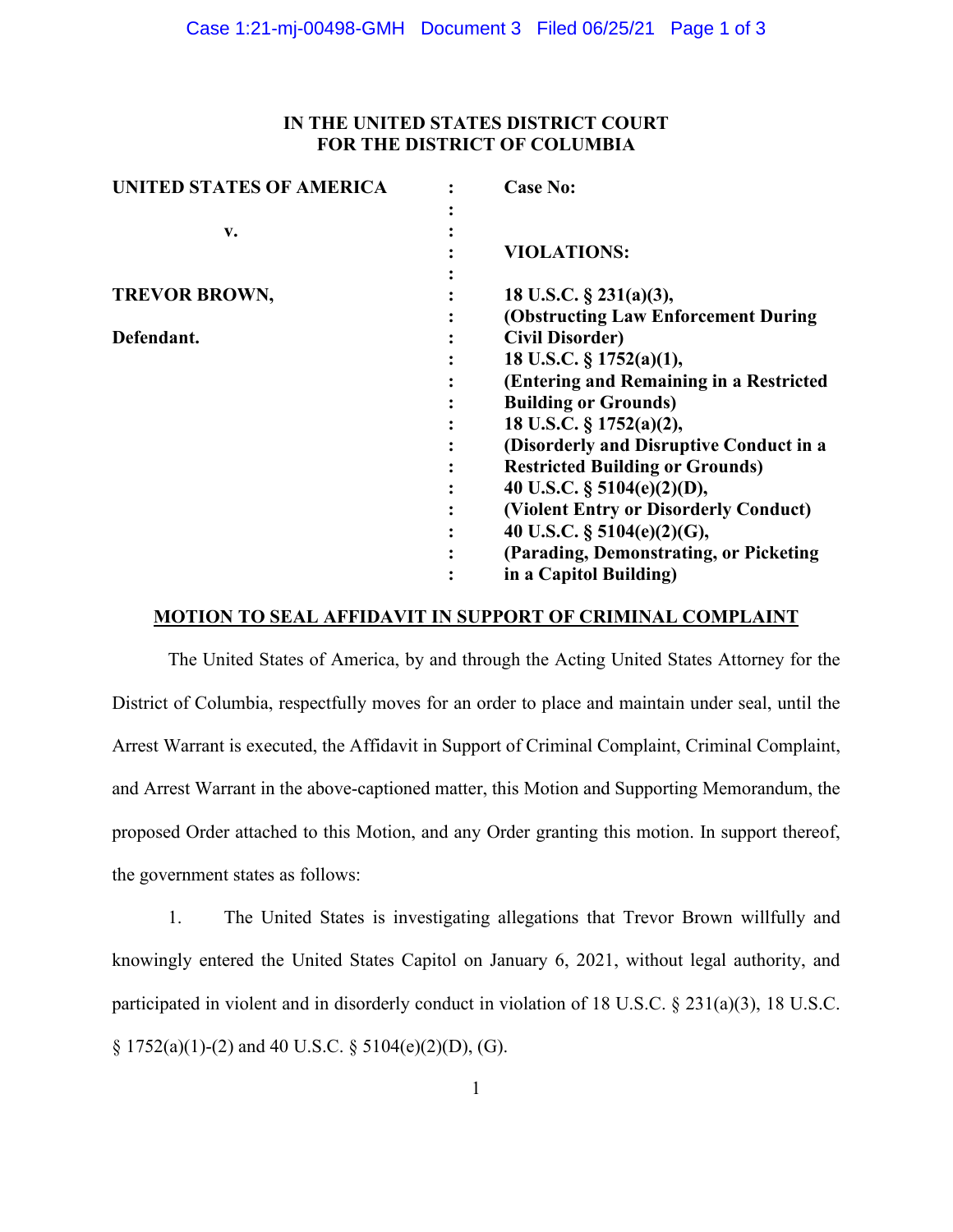### Case 1:21-mj-00498-GMH Document 3 Filed 06/25/21 Page 2 of 3

2. The Affidavit in Support of Criminal Complaint references evidence gathered in the course of the investigation, including the use of a digital device in furtherance of the crime. The public disclosure of the Government's evidence could compromise the integrity of the investigation, including the ability of the United States to locate and arrest the defendant, which also may lead to the destruction of evidence in other locations including the digital device. Thus, a sealing order is necessary to avoid hindering the ongoing investigation in this matter.

2. As stated in Washington Post v. Robinson, 935 F.2d 282, 288 (D.C. Cir. 1999), there is a presumption of access to Court proceedings. But, this can be overridden if "'(1) closure serves a compelling interest; (2) there is a substantial probability that, in the absence of closure, this compelling interest would be harmed; and (3) there are no alternatives to closure that would adequately protect the compelling interest.'" Id. at 290 (quoting Oregonian Pub. Co. v. United States Dist. Court, 920 F.2d 1462, 1466 (9th Cir. 1990)).

3. In this matter, the United States has a compelling interest in preserving the integrity of its investigation and arresting the defendant. A limited sealing order ensuring that filings related to the Criminal Complaint and Arrest Warrant are not accessible from the Court's public files is narrowly tailored to serve a compelling interest.

4. Furthermore, the United States respectfully submits that complying with the normal notice requirements of Washington Post would defeat the purpose of the motion to seal. Persons who know the criminal justice system also know that docketing a motion to seal an Affidavit in Support of Criminal Complaint and Arrest Warrant, or a resulting sealing order, means that the defendant is charged with a crime, and the Government intends to arrest her. Thus, if this Motion or a sealing order were to become public, it would be the same as making public the Complaint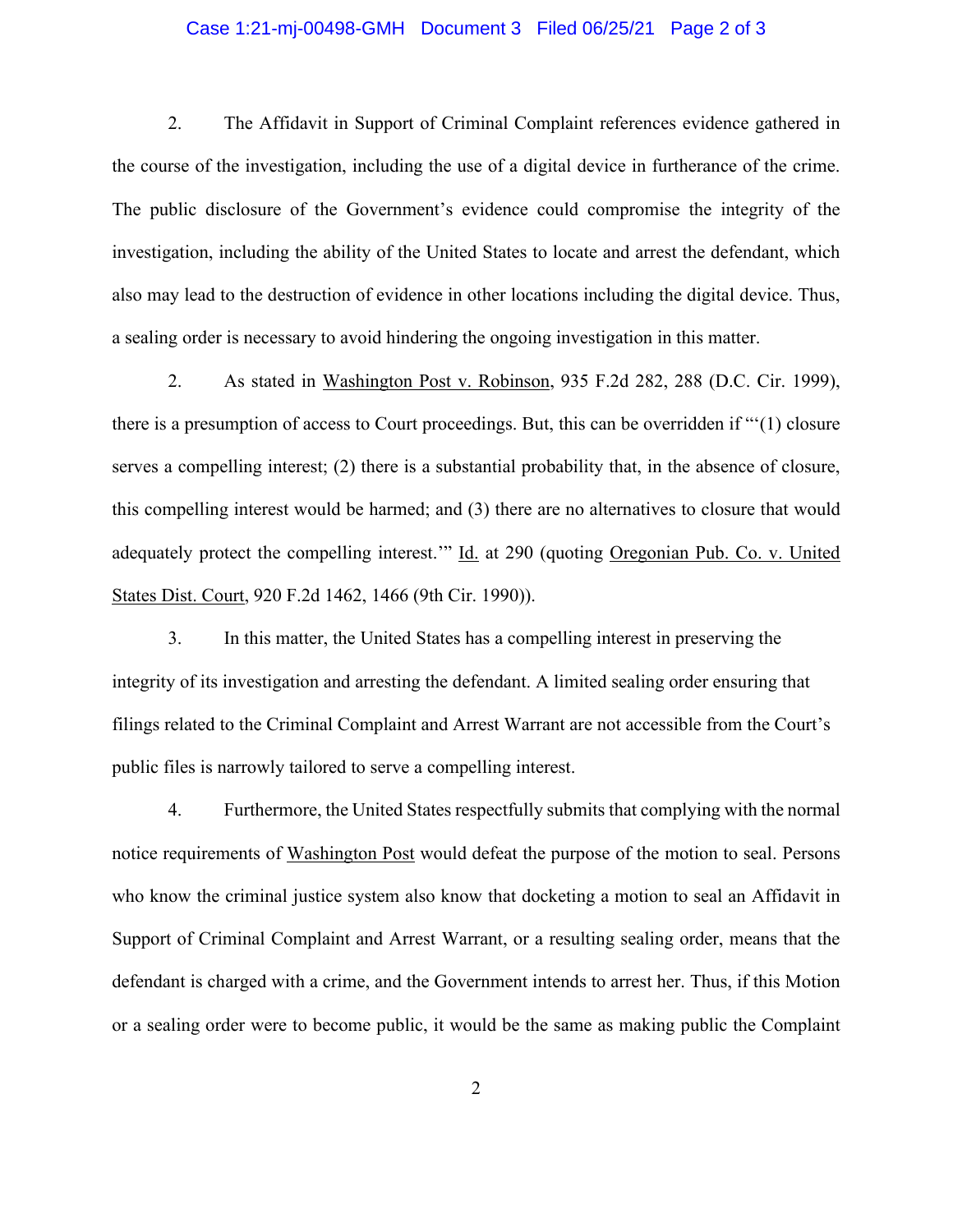and Arrest Warrant.

**WHEREFORE**, the United States respectfully requests that this Court issue an Order directing that the Clerk of the Court place and maintain under seal, until execution of the Arrest Warrant, the Affidavit in Support of Criminal Complaint, this Motion and Supporting Memorandum, the proposed Order attached to this Motion, and any Order granting this motion.

Respectfully submitted,

CHANNING D. PHILLIPS ACTING UNITED STATES ATTORNEY D.C. Bar No. 415793

By: /s/ *Christopher Amore*  CHRISTOPHER AMORE NY Bar No. 5032883 Assistant United States Attorney District of Columbia Capitol Riot Detailee 555 Fourth Street, N.W. Washington, D.C. 20530 Telephone No. 973-902-6904 Email: Christopher.Amore@usdoj.gov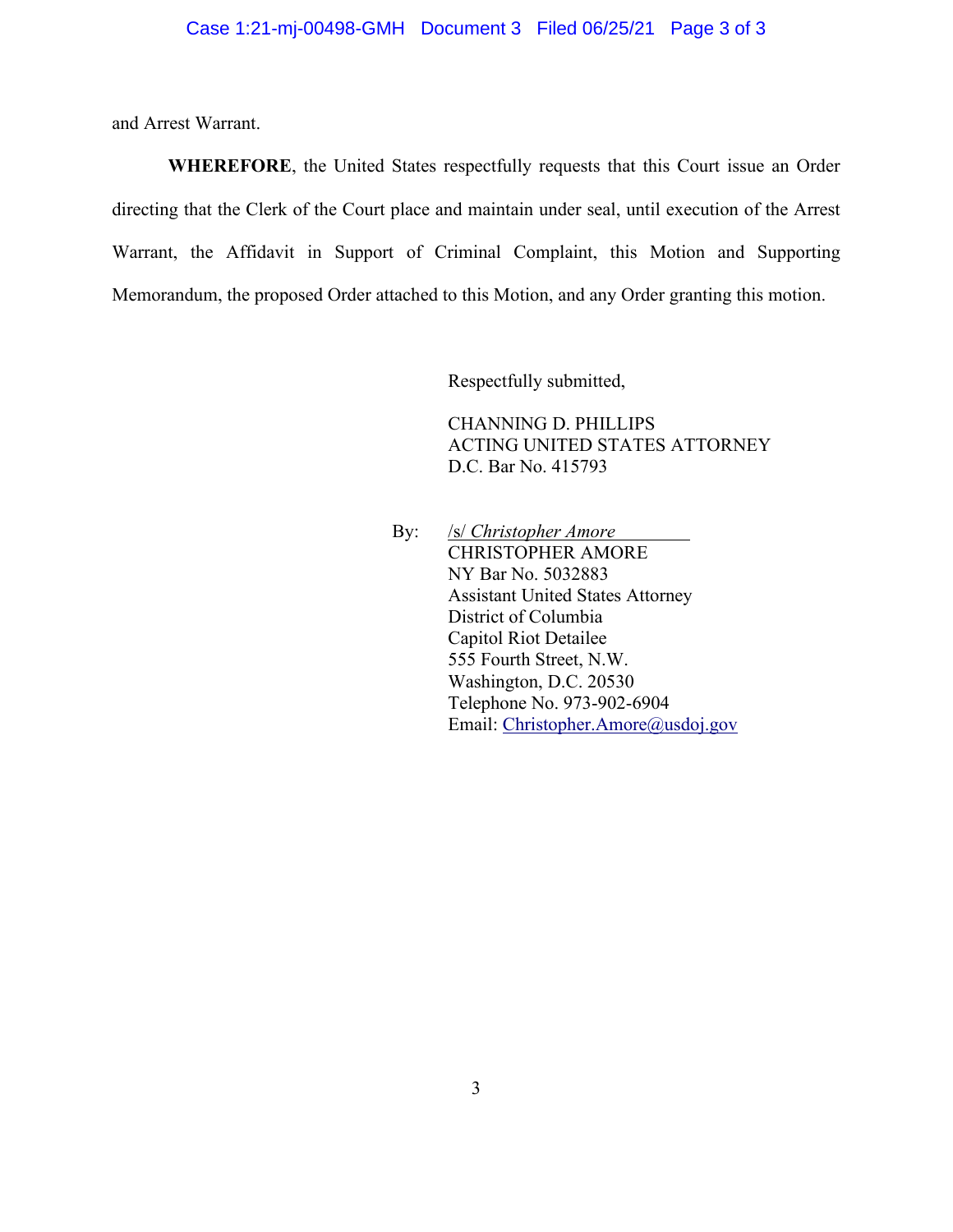# **IN THE UNITED STATES DISTRICT COURT FOR THE DISTRICT OF COLUMBIA**

| <b>UNITED STATES OF AMERICA</b> | <b>Case No:</b>                         |
|---------------------------------|-----------------------------------------|
|                                 |                                         |
| v.                              |                                         |
|                                 | <b>VIOLATIONS:</b>                      |
|                                 |                                         |
| <b>TREVOR BROWN,</b>            | 18 U.S.C. $\S$ 231(a)(3),               |
|                                 | (Obstructing Law Enforcement During     |
| Defendant.                      | <b>Civil Disorder)</b>                  |
|                                 | 18 U.S.C. § 1752(a)(1),                 |
|                                 | (Entering and Remaining in a Restricted |
|                                 | <b>Building or Grounds)</b>             |
|                                 | 18 U.S.C. § 1752(a)(2),                 |
|                                 | (Disorderly and Disruptive Conduct in a |
|                                 | <b>Restricted Building or Grounds)</b>  |
|                                 | 40 U.S.C. $\S$ 5104(e)(2)(D),           |
|                                 | (Violent Entry or Disorderly Conduct)   |
|                                 | 40 U.S.C. § 5104(e)(2)(G),              |
|                                 | (Parading, Demonstrating, or Picketing  |
|                                 | in a Capitol Building)                  |

#### **ORDER**

This matter having come before the Court pursuant to the application of the United States to seal criminal complaint, the Court finds that, because of such reasonable grounds to believe the disclosure will result in flight from prosecution, destruction of or tampering with evidence, intimidation of potential witnesses, and serious jeopardy to the investigation, the United States has established that a compelling governmental interest exists to justify the requested sealing.

1. IT IS THEREFORE ORDERED that the application is hereby GRANTED, and that the affidavit in support of criminal complaint and other related materials, the instant application to seal, and this Order are sealed until the arrest warrant is executed.